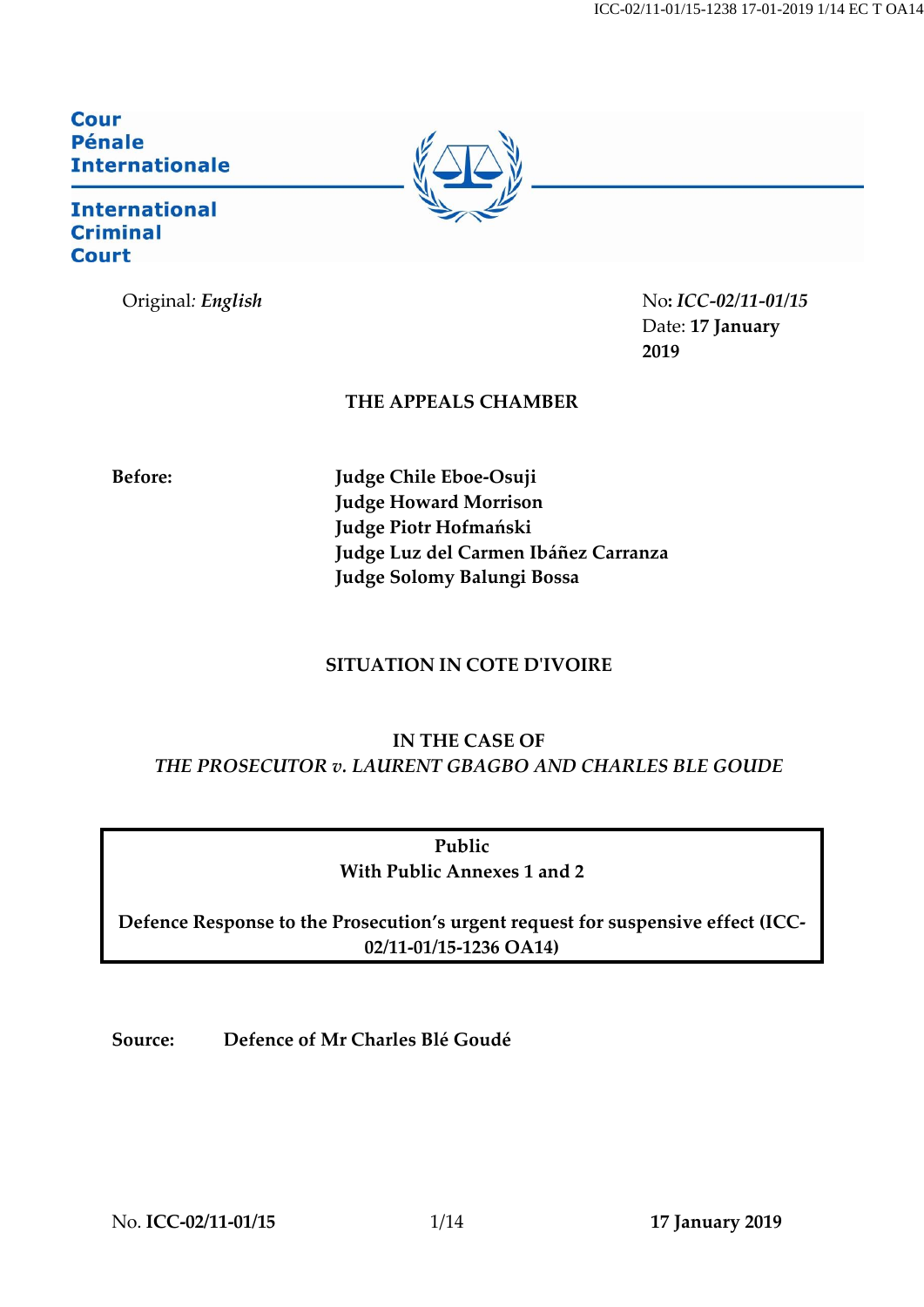# **Document to be notified in accordance with regulation 31 of the** *Regulations of the*

*Court* **to:**

| The Office of the Prosecutor<br>Ms Fatou Bensouda<br>Mr James Stewart<br>Mr Eric MacDonald   | Counsel for the Defence of Mr Blé Goudé<br>Mr Geert-Jan Alexander Knoops<br>Mr Claver N'dry |
|----------------------------------------------------------------------------------------------|---------------------------------------------------------------------------------------------|
|                                                                                              | <b>Counsel for the Defence of Mr Gbagbo</b><br>Mr Emmanuel Altit<br>Ms Agathe Bahi Baroan   |
| <b>Legal Representatives of the Victims</b><br>Ms. Paolina Massidda                          | <b>Legal Representatives of the Applicants</b>                                              |
| <b>Unrepresented Victims</b>                                                                 | <b>Unrepresented Applicants</b><br>(Participation/Reparation)                               |
| The Office of Public Counsel for Victims<br>Ms. Paolina Massidda<br>Mr. Enrique Carnero Rojo | The Office of Public Counsel for the<br>Defence                                             |
| <b>States' Representatives</b>                                                               | <b>Amicus Curiae</b>                                                                        |
| <b>REGISTRY</b>                                                                              |                                                                                             |
| Registrar<br>Mr Peter Lewis                                                                  | <b>Counsel Support Section</b>                                                              |
| <b>Victims and Witnesses Unit</b>                                                            | <b>Detention Section</b>                                                                    |
| <b>Victims Participation and Reparations</b><br><b>Section</b>                               | Other                                                                                       |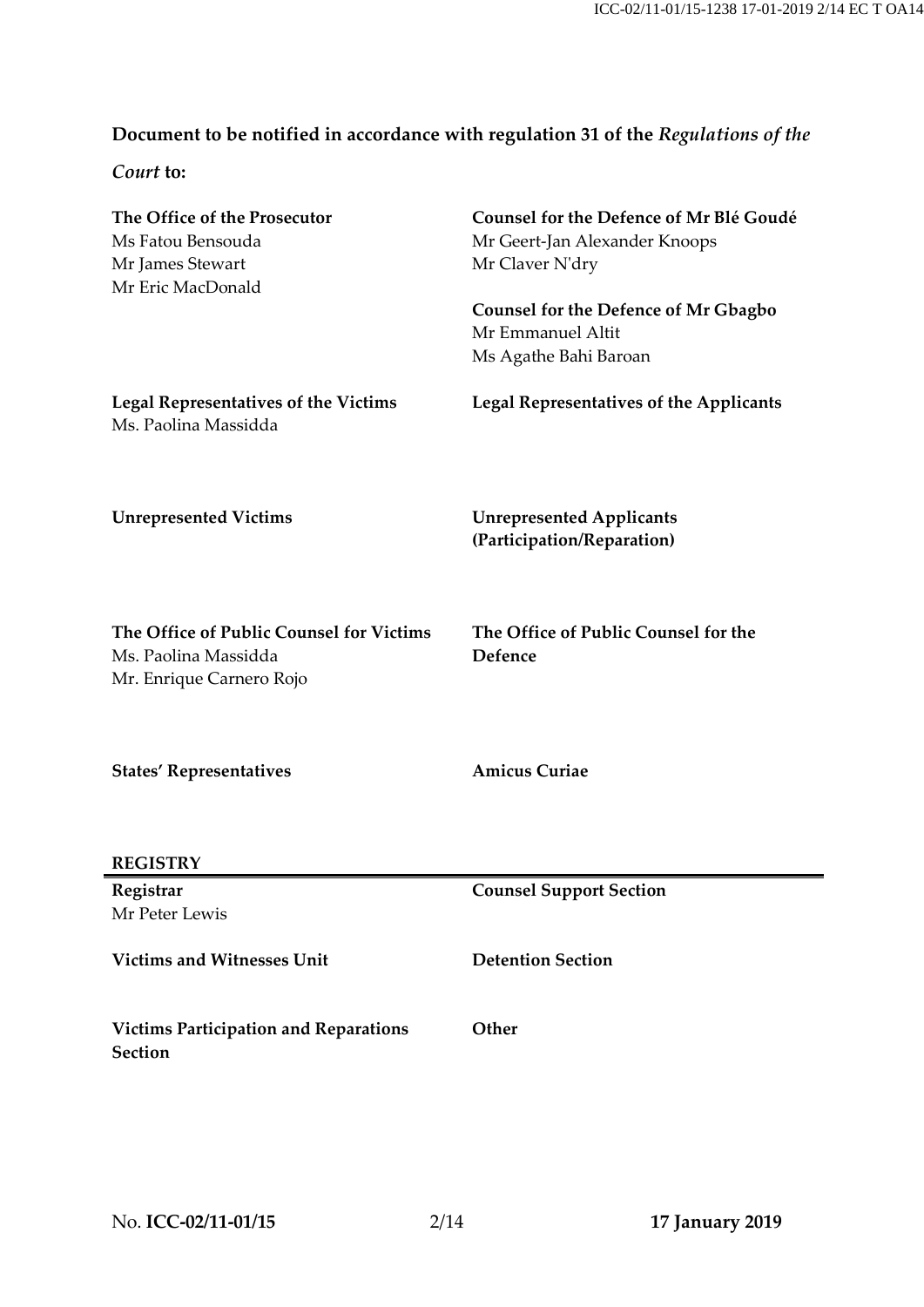#### **I. Introduction**

- 1. The Defence for Mr Charles Blé Goudé ("the Defence") files the present response to the Prosecution's urgent request for suspensive effect ("the Request"), embodied in its "Prosecution's Appeal pursuant to article  $81(3)(c)(ii)$  of the Statute and urgent request for suspensive effect" dated 16 January 2019.<sup>1</sup>
- 2. For the reasons developed below, and in the absence of particularly strong reasons in support of the Office of the Prosecutor ("the Prosecution")'s urgent request for suspensive effect, the Defence submits that the statutory right of Mr Charles Blé Goudé to be released immediately after acquittal should prevail.

### **II. Procedural History**

- 3. On 15 January 2019, Trial Chamber I ("the Chamber") acquitted Mr Laurent Gbagbo and Mr Charles Blé Goudé from all charges of crimes against humanity allegedly committed in Côte d'Ivoire in 2010 and 2011. The Chamber further suspended its order for immediate release of both acquitted persons until the following day, in light of the Prosecution's expressed intention to avail itself the possibility to make a request pursuant to Article 81 (3) (c) (i) of the Rome Statute ("the Statute"). 2
- 4. On the same day, the Prosecution filed its "*Urgent Prosecution's request pursuant to article 81(3)(c)(i) of the Statute*", submitting that there are exceptional circumstances for maintaining both Mr Laurent Gbagbo and Mr

<sup>1</sup> *The Prosecutor v. Laurent Gbagbo and Charles Blé Goudé*, "Prosecution's Appeal pursuant to article 81(3)(c)(ii) of the Statute and urgent request for suspensive effect", 16 January 2019, ICC-02/11-01/15- 1236.

<sup>2</sup> *The Prosecutor v. Laurent Gbagbo and Charles Blé Goudé*, Transcript of 15 January 2019, ICC-02/11- 01/15-T-232-ENG ET WT.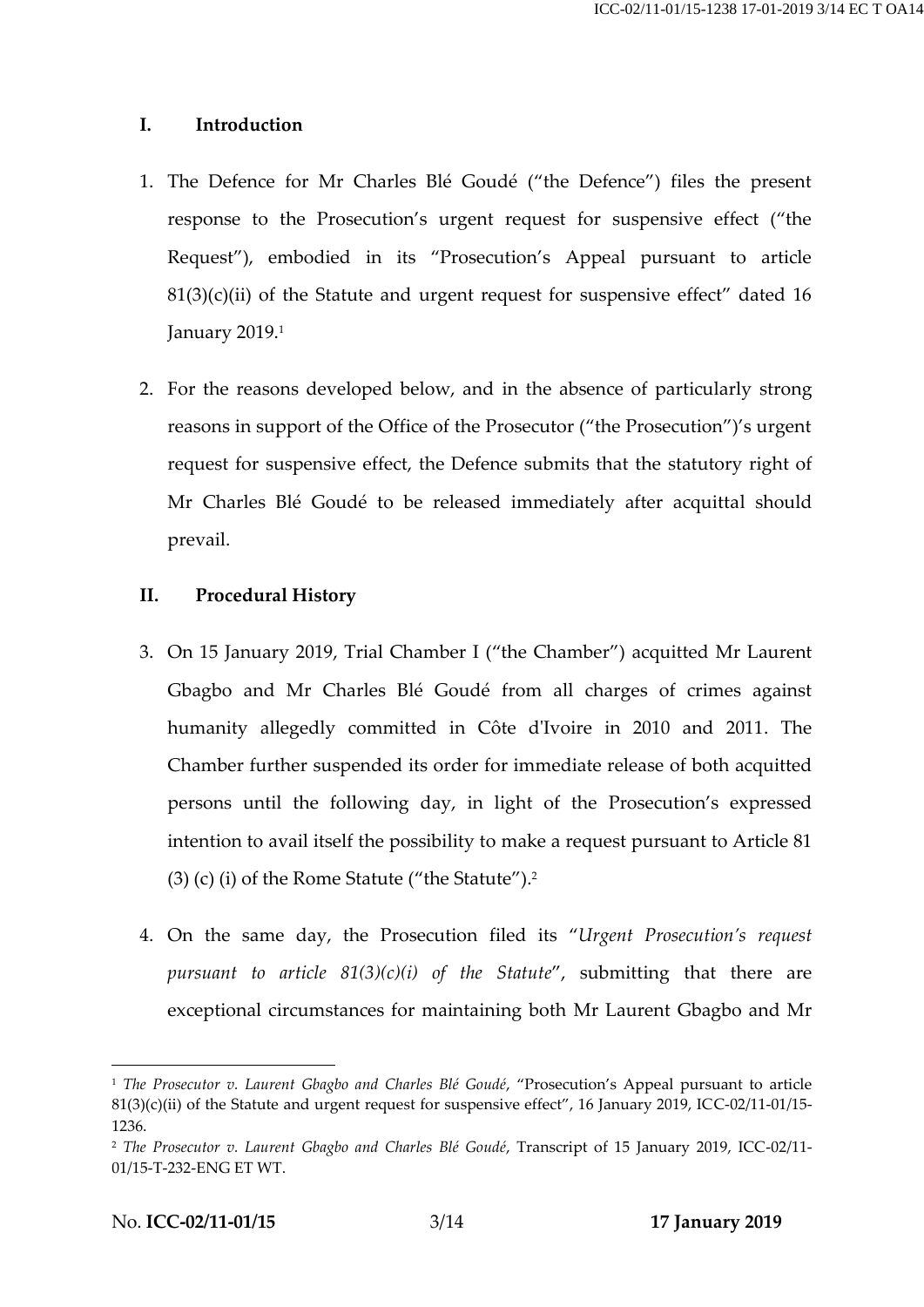Charles Blé Goudé in detention pending appeal while requesting the Chamber to impose certain conditions on their release, subject to arrangements being made with a State willing or obliged to accept them. <sup>3</sup> On 16 January 2019, the Chamber dismissed the Prosecution's request and directed the Registry to obtain the necessary assurances in relation to Mr Laurent Gbagbo and Mr Charles Blé Goudé's appearance at the seat of the court, if and when requested ("Oral Decision"). 4

- 5. Later on 16 January 2019, the Prosecution challenged the Oral Decision before the Appeals Chamber pursuant to article  $81(3)(c)(ii)$  of the Statute, rule 154(1) of the Rules of Procedure and Evidence ("RPE") and regulation 64 of the Regulations of the Court. The Prosecution also requested the Appeals Chamber to suspend Mr Charles Blé Goudé's release, relying on articles 82(3) of the Statute and rule 156(5) of the RPE. 5
- 6. As per the Appeals Chamber's order dated 16 January 2019,6 the Defence hereby responds to the Prosecution's urgent request for suspensive effect ("the Request").

#### **III. Standard of review**

7. The Appeals Chamber in the case of *The Prosecutor v. Mathieu Ngudjolo Chui* has previously emphasized that "*the decision as to whether or not to grant* 

<sup>3</sup> *The Prosecutor v. Laurent Gbagbo and Charles Blé Goudé*, "Urgent Prosecution's request pursuant to article 81(3)(c)(i) of the Statute", 15 January 2019, ICC-02/11-01/15-1235, para. 31.

<sup>4</sup> *The Prosecutor v. Laurent Gbagbo and Charles Blé Goudé*, Transcript of 16 January 2019, ICC-02/11- 01/15-T-234-ENG ET WT, p. 6 , lns 9-14.

<sup>5</sup> *The Prosecutor v. Laurent Gbagbo and Charles Blé Goudé*, "Prosecution's Appeal pursuant to article 81(3)(c)(ii) of the Statute and urgent request for suspensive effect", 16 January 2019, ICC-02/11-01/15- 1236, paras 1-2.

<sup>66</sup> *The Prosecutor v. Laurent Gbagbo and Charles Blé Goudé*, Appeals Chamber, "Order on the filing of responses to the request of the Prosecutor for suspensive effect", 16 January 2019, ICC-02/11-01/15- 1237 OA14, p. 3.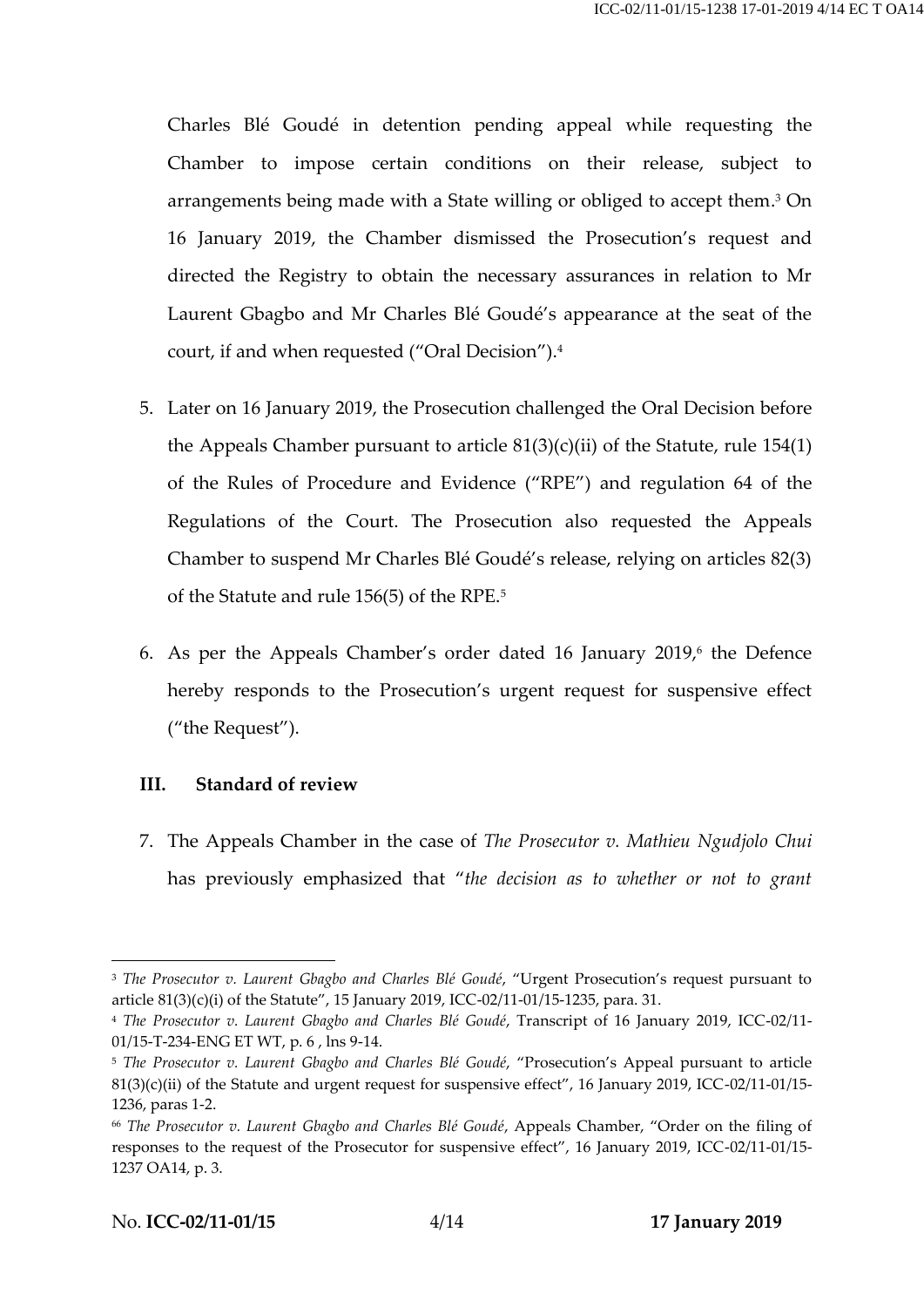*suspensive effect is always discretionary and depends upon the individual circumstances of the case. Suspensive effect is not automatic*".<sup>7</sup>

8. Also, the Appeals Chamber has previously explained:

Article 82 (3) of the Statute provides that an appeal shall not have suspensive effect "unless the Appeals Chamber so orders, upon request, in accordance with the Rules of Procedure and Evidence." [...] The decision on such a request is within the discretion of the Appeals Chamber. Therefore, when faced with a request for suspensive effect, the Appeals Chamber will consider the specific circumstances of the case and the factors it considers relevant for the exercise of its discretion under the circumstances.<sup>8</sup> [Footnote omitted.]

9. In exercising its discretion whether to order suspensive effect in a given case, the Appeals Chamber has previously recalled the exceptional nature of the continued detention of the acquitted person pending appeal: "*Particularly strong reasons for doing so must exist, which clearly outweigh Mr Ngudjolo's statutory right to be released immediately following his acquittal*".<sup>9</sup>

#### **IV. Submissions**

10. In the present circumstances, ordering suspensive effect would result in Mr Charles Blé Goudé being kept in detention pending the outcome of the Prosecution's appeal pursuant to article 81 (3) (c) (ii) of the Statute. Indeed, the Appeals Chamber has previously stated that: "*[s]uspension involves the non*enforcement of a decision, the subject of an appeal".<sup>10</sup>

<sup>7</sup> *Prosecutor v. Mathieu Ngudjolo Chui*, "Decision on the request of the Prosecutor of 19 December 2012 for suspensive effect'', 20 December 2012, ICC-01/04-02/12 OA ("*Ngudjolo's Appeals Decision*"), para. 20.

<sup>8</sup> *Prosecutor v. Jean-Pierre Bemba Gombo*, "Decision on the Request of the Prosecutor for Suspensive Effect", 3 September 2009, ICC-01/05-01/08-499 (OA 2), para. 11, cited in the Ngudjolo's Appeals Decision, para. 18.

<sup>9</sup> Ngudjolo's Appeals Decision, para. 23.

<sup>10</sup> *Prosecutor v. Thomas Lubanga Dyilo*, "Decision on the admissibility of the appeals against Trial Chamber I's 'Decision establishing the principles and procedures to be applied to reparations' and directions on the further conduct of proceedings", 14 December 2012, ICC-01/04-01/06-2953 (A A 2 A 3 OA 21), para. 81.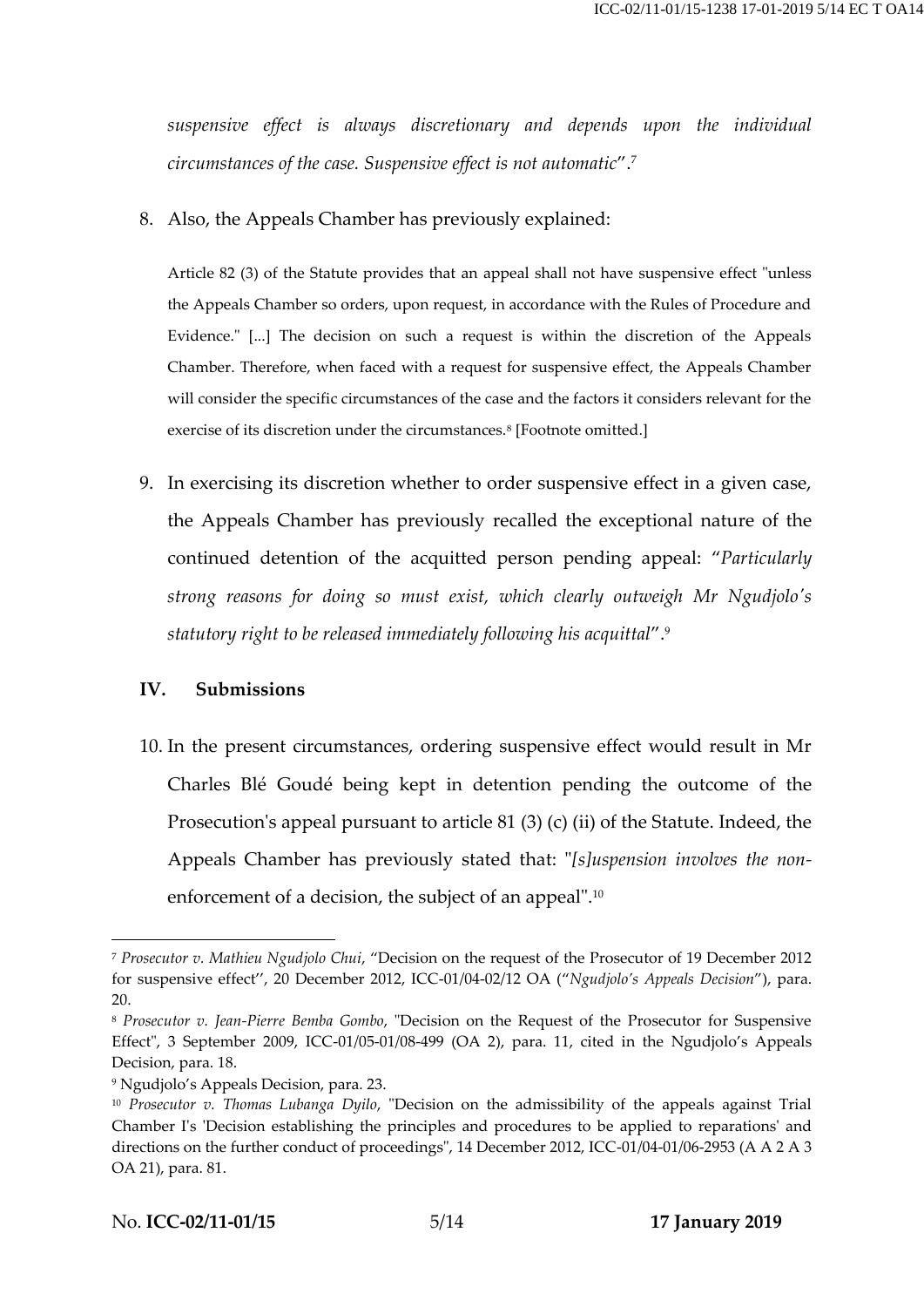- 11. Article 82 (3) of the Statute specifically provides that an appeal (including an appeal against a decision granting or denying release) "*shall not of itself have suspensive effect unless the Appeals Chamber so orders, upon request [...]*".
- 12. It is plain from the wording of article 81 (3) (c) of the Statute that the rule, in the case of an acquittal, is that the acquitted person "*shall be released immediately*". Continued detention may be ordered only "*[u]nder exceptional circumstances*". Thus, in the ordinary course of events, the acquitted person is to be released immediately, thereby respecting the fundamental right to liberty of the person. The Defence points out that the context of the present request is very different, as acknowledged by the Appeals Chamber in *Ngudjolo*, <sup>11</sup> from previous requests for suspensive effect which may have been granted. The present request is made in relation to a decision of acquittal, not a decision of interim release or stay of proceedings in the course of trial proceedings.<sup>12</sup> There is a natural right to be free in the case of an acquittal. Therefore, the standard of proof required to determine the existence of a concrete risk to abscond in the present case should be much higher than the standard of proof required in the context of decisions of interim release of stay of proceedings.
- 13. The Defence submits that there are no exceptional circumstances in this particular case and can only observe that the Prosecution has been unable to justify the existence of such circumstances. The main reason in support of the Prosecution's request is the assertion that not ordering suspensive effect could render its appeal against the Oral Decision as well as the appeal it intends to file against the decision of acquittal moot because Mr Charles Blé Goudé

<sup>11</sup> Ngudjolo's Appeals Decision, para. 23.

<sup>12</sup> Ngudjolo's Appeals Decision, para. 21.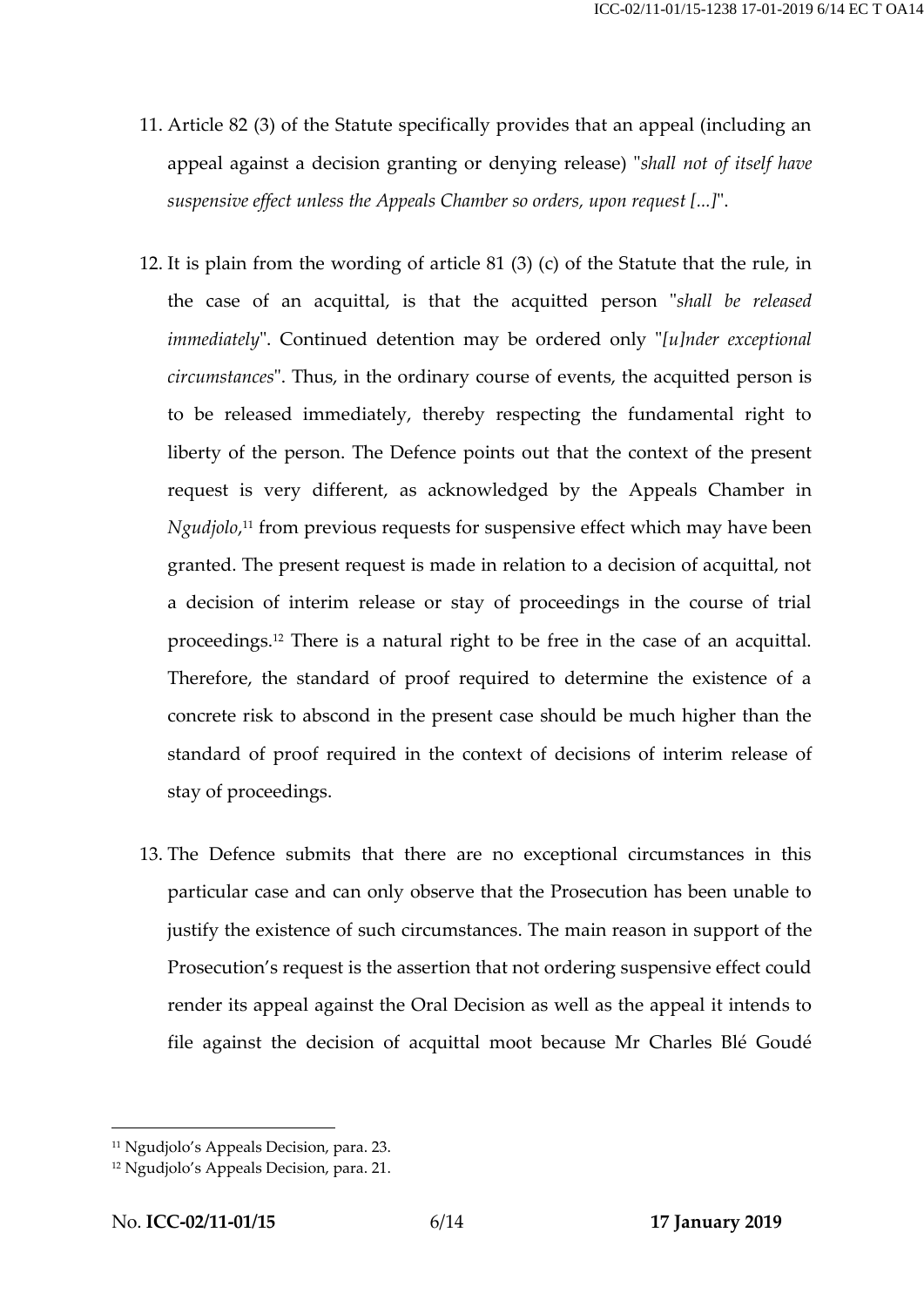might abscond.<sup>13</sup> More specifically, the Prosecution alleges that the concrete risk that Mr Charles Blé Goudé would not appear at the seat of the court for the continuation of the proceedings "*arises from, inter alia, (i) the risk of a lack of cooperation of some States to which the Accused could move to; and (ii) the availability to the Accused of sufficient means and supporters to help them avoid the Court's jurisdiction*".<sup>14</sup>

- 14. As a preliminary comment, the Defence recalls that the present debate is limited to the issue of suspensive effect. Therefore, the Appeals Chamber is not presently required to address the Prosecution's arguments regarding the risk of flight, which have to be considered in relation to the merits of the appeal against the Oral Decision. This was previously emphasized by the Appeals Chamber in its decision on the Prosecution's urgent request for suspensive effect, following Mr Ngudjolo's acquittal, in the case of *The Prosecutor v. Mathieu Ngudjolo Chui*. 15
- 15. However, for the sake of clarity and completeness, the Defence will briefly respond to the Prosecution's arguments, which are the exact same arguments it put forward (i) during the hearing of 13 December 2018 before the Chamber related to interim release discussions<sup>16</sup> and (ii) in its urgent request pursuant to article  $81(3)(c)(i)$ ,<sup>17</sup> to which the Defence has already responded at length, and which the Chamber has addressed and considered before rendering its Oral Decision.

<sup>13</sup> Request, paras 2, 22.

<sup>14</sup> Request, para. 23.

<sup>15</sup> Ngudjolo's Appeals Decision, para. 24.

<sup>16</sup> *The Prosecutor v. Laurent Gbagbo and Charles Blé Goudé*, Transcript of 13 December 2018, ICC-02/11- 01/15-T-231-CONF-ENG ET.

<sup>17</sup> *The Prosecutor v. Laurent Gbagbo and Charles Blé Goudé*, "Urgent Prosecution's request pursuant to article 81(3)(c)(i) of the Statute", 15 January 2019, ICC-02/11-01/15-1235, para. 20.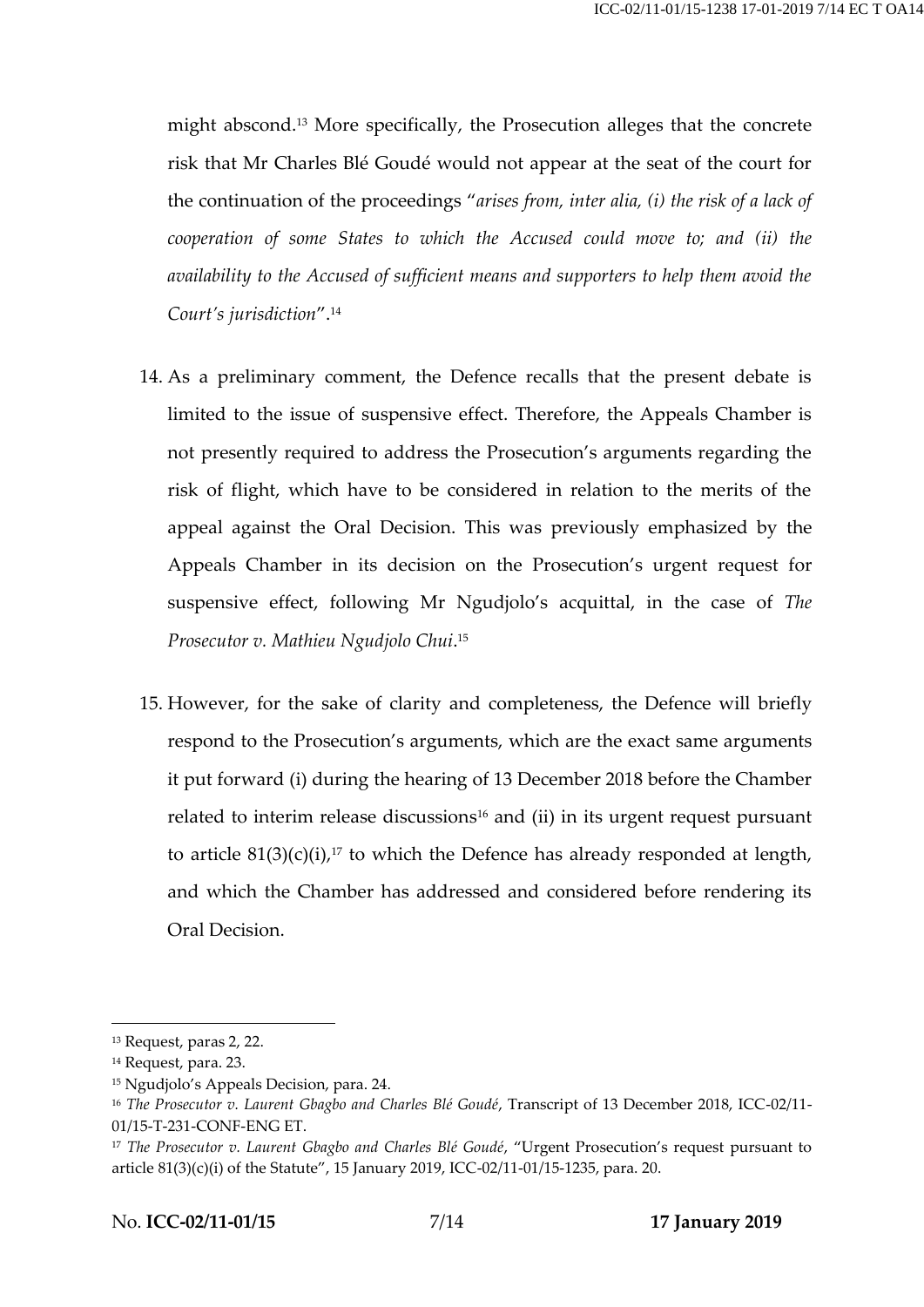- 16. The Defence submits that the Prosecution has failed to prove a concrete risk to abscond and not appear in court. As pointed out by the Chamber in the Oral Decision, no information has been provided as to the country Mr Blé Goudé will wish to reside, if and when released. The possibility that Mr Charles Blé Goudé would go back to Ivory Coast or to a state that would – as the Prosecution asserts – not cooperate with the Court is pure speculation on the part of the Prosecution.<sup>18</sup> Furthermore, regarding the Prosecution's specific arguments in relation to Ivory Coast<sup>19</sup>, it is clear that the comment of Mr Alassane Ouattara not to be sending any more Ivorians to the Court must be interpreted as applying to persons other than Mr Laurent Gbagbo and Mr Charles Blé Goudé as the latter are the only Ivorians currently detained by the Court and Mr Alassane Ouattara's statement was a clear reference to them. Therefore, the Prosecution has misinterpreted this fact.<sup>20</sup>
- 17. As far as other "non-cooperating" states are concerned, assuming *arguendo* Mr Charles Blé Goudé would reside in one of them, which is at this stage purely speculative, the Defence agrees with the Chamber's reasoning in its Oral Decision that "*[t]he fact that a State […] may or may not fail to comply with a request for surrender does not necessarily mean that the persons in question will not appear voluntarily or on their own motion if summoned by the Court*".
- 18. The Prosecution alleges that "Mr Blé Goudé, like Mr Gbagbo, has a wellorganised network of supporters – who include Mr Gbagbo's supporters."<sup>21</sup> First, it is the constant case law of the European Court of Human Rights that the danger of obstruction cannot be relied upon *in abstracto* but has to be

<sup>18</sup> *See* Request, paras 24-25.

<sup>19</sup> Request, para. 25.

<sup>20</sup> Oral Decision, ICC-02/11-01/15-T-234-ENG ET WT, p. 2, ln 21 to p. 3, ln 5.

<sup>21</sup> Request, para. 28.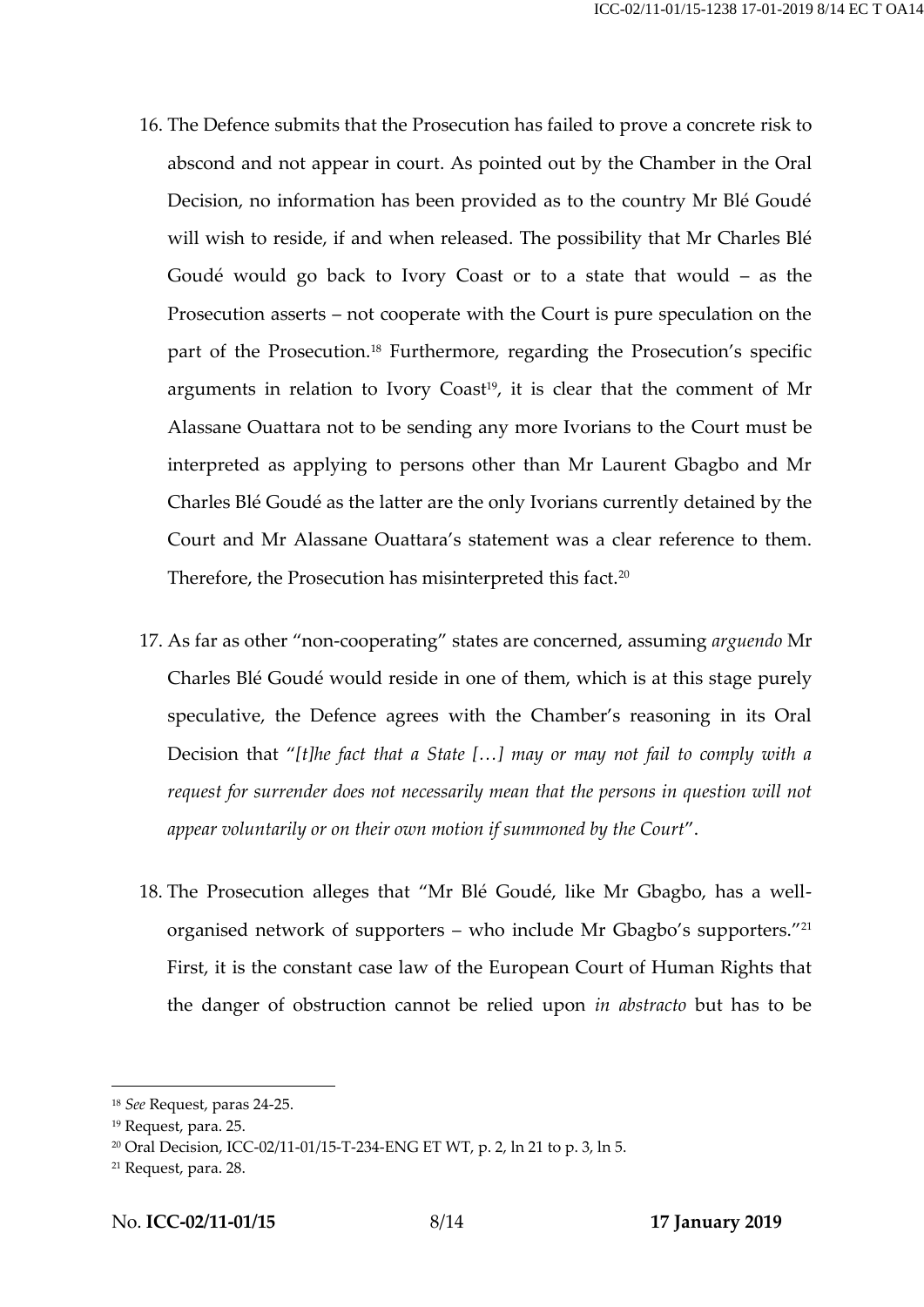supported by factual evidence.<sup>22</sup> The Defence has already submitted that the Prosecution has never presented any concrete evidence, beyond mere speculations, as to the existence of the alleged network. This speculative approach is reiterated in the Request. The Prosecution only addresses the allegation as to the so-called "network" when it concerns Mr Gbagbo, $23$  apart from references to outdated allegations on Mr Blé Goudé's past conduct<sup>24</sup> for which the Chamber has already ruled, in the Oral Decision, that "*[i]t would be unreasonable […] to rely on these elements to justify the continued detention of a person who has just been acquitted*." 25

19. Second, as the Appeals Chamber may legitimately question the existence of an alleged network dedicated to Mr Charles Blé Goudé, despite the lack of substantiation by the Prosecution in that regard, the Defence will address the matter in order to dispel any doubts. In a Decision on the interim release of Mr Gbagbo, issued on 10 March 2017, the Chamber provided a definition of the network, enshrined at paragraphs 15 and 16 of the said decision, notably:

> "Although there is no evidence before the Chamber that these groups or individuals have acted at the behest of Mr Gbagbo, there is little doubt concerning their willingness to assist him in any way possible. While there are no specific indications that his supporters are willing to break the law for Mr Gbagbo's sake, the Chamber cannot discount such a possibility."<sup>26</sup>

20. From this definition it appears that the existence of supporters or fans of Mr Charles Blé Goudé cannot suffice to characterize a network. The mere fact that

<sup>22</sup> ECHR, *Smirnova v. Russia* (Applications nos. 46133/99 and 48183/99), Judgment, 24 July 2013, paras. 60, 63; ECHR, *Merabishvili v. Georgia* (Application no. 72508/13), Judgment, 14 June 2016, para. 83; See also ECHR, *Nikolov v. Bulgaria*, no. 38884/97, 30 January 2003, para. 73, ECHR, *Becciev v. Moldova* (Application no. 9190/03), 4 January 2006, para. 58.

<sup>23</sup> Request, paras 26-27.

<sup>24</sup> Request, para. 28.

<sup>25</sup> Oral Decision, ICC-02/11-01/15-T-234-ENG RT, 16 January 2019, p. 4, lns 11-13.

<sup>26</sup> Trial Chamber I, 10 March 2017, ICC-02/11-01/15-846, paras 15-16 ; *See* also 25 September 2017, ICC-02/11-01/15-1038-Conf.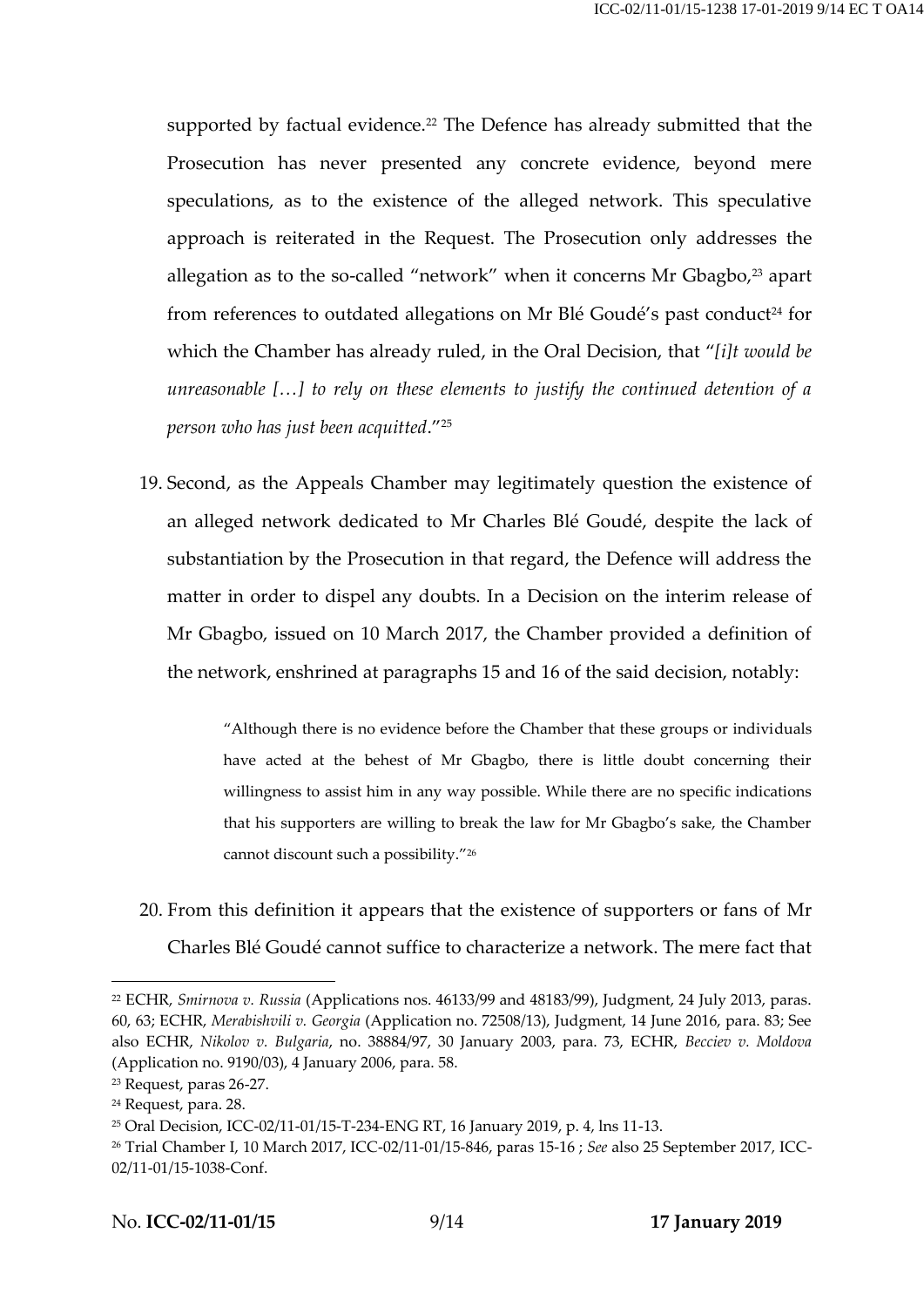people admire and support Mr Charles Blé Goudé cannot suffice to attribute to these people a will to assist him by all means, including by breaking the law or obstructing the course of justice. Although it also transpires from the Decision issued by the Chamber on 10 March 2017 that it is not necessary to prove the criminal intent of the groups or the individuals under scrutiny, the existence of a network lies in the will of its groups or individuals to assist him by all means possible, including breaking the law. Such a will has never been proved by the Prosecution, neither at the hearing held on 13 December 2018 on interim release, nor in the current appeal proceedings.

- 21. Third, now that the Prosecution has closed its case and, most importantly that Mr Blé Goudé has been acquitted, any alleged risks of interference with the proceedings are non-existent.
- 22. In paragraphs 23 and 26 of its Request, the Prosecution, without any substantiation or facts, purports that Mr Charles Blé Goudé would have recourse to "sufficient means". No evidence to this extent has been adduced by the Prosecution. Moreover, as Mr Charles Blé Goudé is declared by the Court as an indigent individual, $27$  there is no factual foundation for this assertion.
- 23. The Defence submits that the risk to abscond is actually non-existent and Mr Charles Blé Goudé's incentive to cooperate has been reinforced since the Chamber has ruled in favour of a full acquittal. The Defence's arguments have been heard, the Chamber has observed that the Prosecution's evidence was "exceptionally weak", <sup>28</sup> and has ordered his immediate release. Having this information in mind, it would be illogical to attempt to abscond at this

<sup>27</sup> *See* "Registration of the Registrar's decision on the request for legal aid submitted by Mr. Charles Blé Goudé on 29 March 2014, and information provided to Counsel on the scope of legal assistance paid by the Court", 8 May 2014, ICC-02/11-02/11-68, with public annex I.

<sup>28</sup> Oral Decision, ICC-02/11-01/15-T-234-ENG ET WT, p. 4, lns 3-5.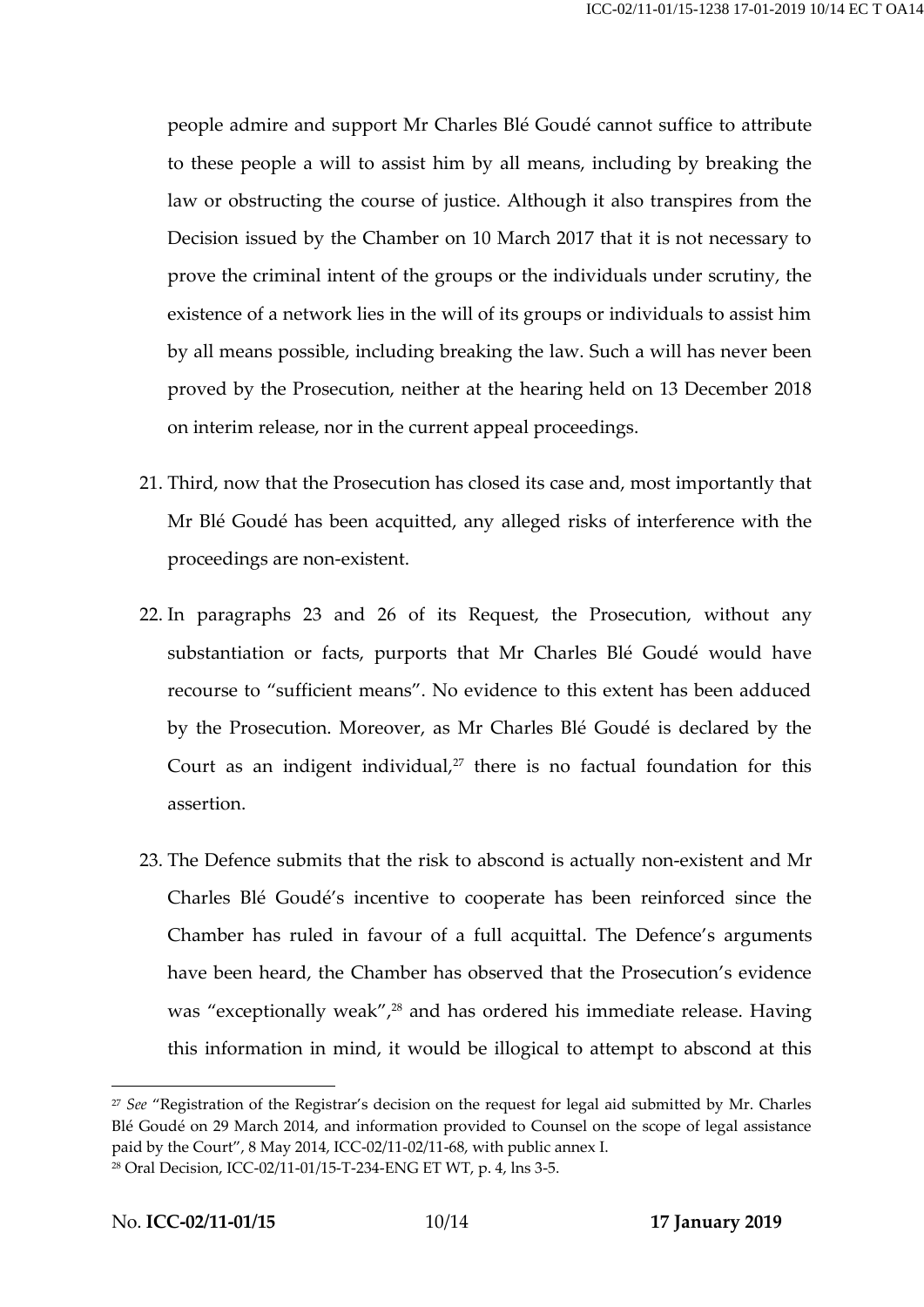stage. There are on the contrary even more reasons for Mr Charles Blé Goudé to appear in court during an appeal's procedure to have his acquittal confirmed. In its "Decision on Mr Bemba's Application for Release" in the Bemba and al. case,<sup>29</sup> Trial Chamber VII found that Mr Bemba's knowledge of his conviction might be a factor that militates in favour of keeping him detained as a flight risk. *A contrario* in the present case, the Defence submits that Mr Charles Blé Goudé's knowledge of his acquittal militates in favour of releasing him immediately, as the probability of flight risk is insignificant and no longer apposite.

- 24. Moreover, Mr Charles Blé Goudé has given all the requested guarantees by signing a formal commitment to appear before the Court at any requested time and by having his lead counsel acting as a guarantor of such a commitment.<sup>30</sup> The Chamber in its Oral Decision specified that no information casted doubts as to the genuineness of these assurances.<sup>31</sup> In paragraph 22 of its Request, the Prosecution asserts that in the context of the alleged flight risk, there would be 'an irreversible situation that could not be corrected'. This argument does not hold water since Mr Charles Blé Goudé, as just mentioned, has signed an undertaking with his lead counsel that he will comply with any order of the judges of the Court in terms of returning to the Court for the purpose of participating to the proceedings. Therefore, there is no foundation for such an alleged 'irreversible situation'.
- 25. The question of the false identity documents allegedly in the possession of Charles Blé Goudé when arrested<sup>32</sup> cannot contribute to the existence of a

<sup>29</sup> *The Prosecutor v. Jean-Pierre Bemba Gombo and al.*, "Decision on Mr Bemba's Application for Release", 12 June 2018, ICC-01/05-01/13-2291, para. 21.

<sup>30</sup> Oral Decision, ICC-02/11-01/15-T-234-ENG ET WT, p. 3, lns 15-20. *See also* ICC-02/11-01/15-T-233- ENG RT, p. 35, ln 14 to p. 36, ln 14.

<sup>31</sup> Oral Decision, ICC-02/11-01/15-T-234-ENG ET WT, p. 3, lns 19-20.

<sup>32</sup> Request, para. 28.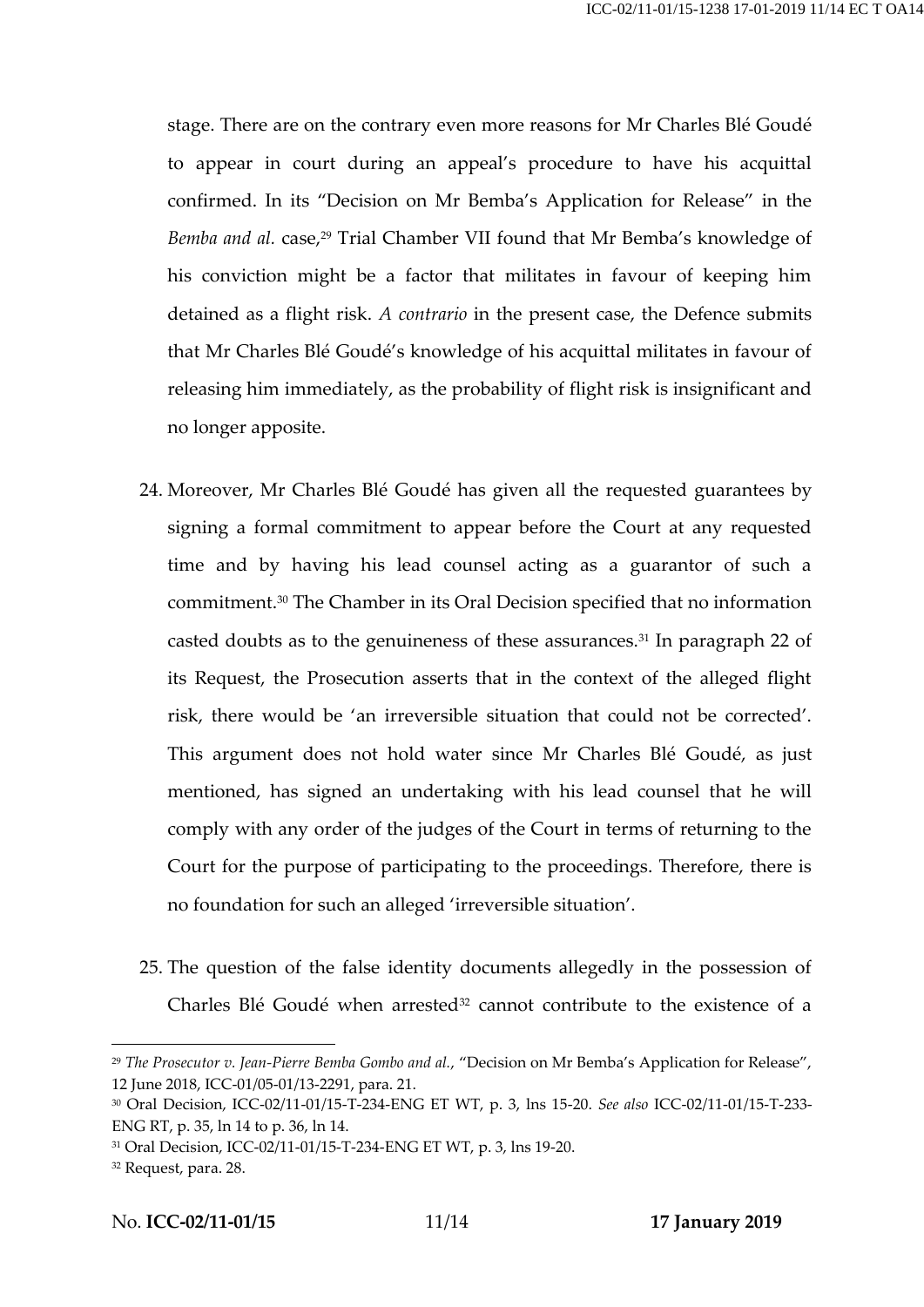concrete flight risk. Apart from the fact that those documents were never introduced into evidence at trial by the Prosecution and therefore not subject to judicial scrutiny and review nor put to witnesses, there is no evidence that Mr Charles Blé Goudé ever used such identity documents. The Chamber has ruled that these were allegations, which dated back more than five (5) years ago, and that it would be unreasonable "*to rely on these elements to justify the continued detention of a person who has just been acquitted*".<sup>33</sup> The Defence can only concur with the Chamber's arguments. Furthermore, regarding the Prosecution's allegations in relation the United Nations sanctions, <sup>34</sup> it omits to mention that on 19 February 2016, Mr Charles Blé Goudé voluntarily cooperated with the United Nations commission in the detention centre in The Hague in that he accepted to participate to an interview during which he responded to many questions from the United Nations representatives, including questions regarding the Malian passport<sup>35</sup>. Mr Charles Blé Goudé then explained that he never used it. Following that interview, all United Nations sanctions, including travel bans, were ultimately lifted by resolution 2283 dated 28 April 2016.<sup>36</sup> Therefore, the United Nations themselves considered that a travel ban was no longer necessary based *inter alia* on the clarification Mr Charles Blé Goudé gave to them in relation to the Malian passport, during the aforementioned interview. The UN ban issue has therefore been resolved years ago and should in no event support the allegation that Mr Charles Blé Goudé constitutes a flight risk. Furthermore, the reason why Mr Charles Blé Goudé fled to Ghana in March 2011 was to protect his life being threatened, as many Ivorian citizens who were subject to violence from the rebel forces. Mr Charles Blé Goudé was one out of many

<sup>33</sup> Oral Decision, ICC-02/11-01/15-T-234-ENG ET WT, p. 3, ln 25 to p. 4, ln 1.

<sup>34</sup> Request, para. 28.

<sup>35</sup> *See* Annex 1, paras 178-179.

<sup>36</sup> *See* Annex 2.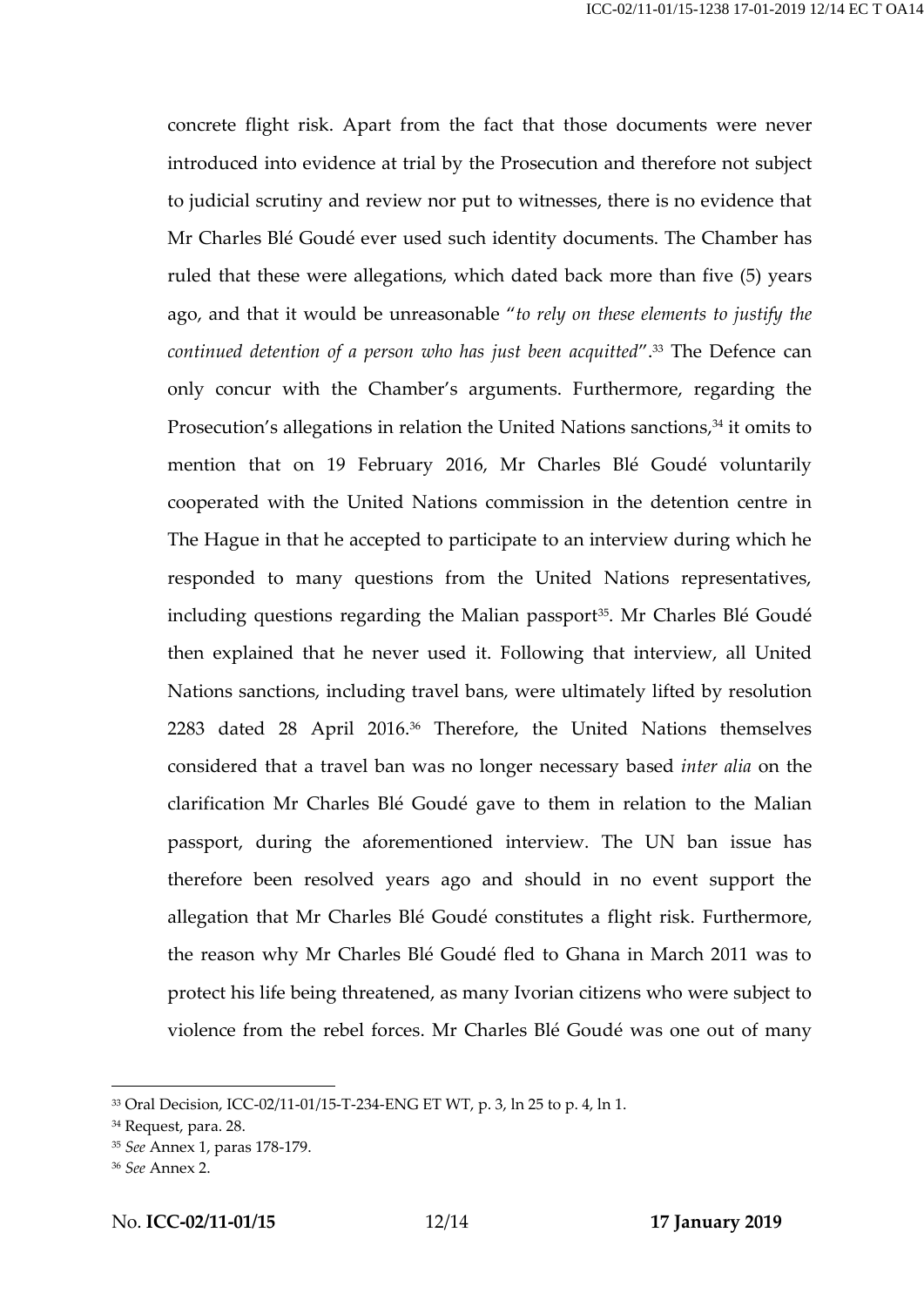who left Abidjan at that time to escape the violence which was reaching its peak. Witness P-0362 testified on 13 November 2017 in this respect.<sup>37</sup> The circumstances that led Mr Charles Blé Goudé to leave Ivory Coast, at a time where no arrest warrant had yet been issued against him, are therefore totally different from the present circumstances and again, do not support the allegation that a concrete risk to abscond justice could exist.

- 26. The Defence further recalls that the Appeals Chamber in the *Ngudjolo* case had rejected the Prosecution's urgent request for suspensive effect although there were allegations from the Prosecution that, *inter alia*, Mr Ngudjolo would have escaped from a DRC prison before a ruling from a domestic military tribunal on an indictment on war crimes against him was issued.<sup>38</sup> Having considered the Prosecution's aforementioned allegations, which the Defence notes were far more serious than the Prosecution's allegations in the present case, the Appeals Chamber yet ruled that it had not been persuaded that it should exercise its discretion to grant the request for suspensive effect.<sup>39</sup>
- 27. Finally, the decision to grant or reject the Request should also be weighed in light of the observation that the Oral Decision was well reasoned and motivated, which reflects on the prospect of success of the appeal on the merits.
- 28. Given the importance of the statutory right of Mr Charles Blé Goudé to be released immediately after acquittal, the Defence is of the view that the strength of the Prosecution's reasons given in support of its urgent request for

<sup>37</sup> P-0362, ICC-02/11-01/15-T-207-CONF-FRA CT, p. 31, ln. 27 to p. 32, ln. 7; ICC-02/11-01/15-T-207- CONF-ENG CT, p. 30, lns. 2-9.

<sup>38</sup> *The Prosecutor v. Mathieu Ngudjolo*, "Prosecution's Appeal against Trial Chamber II's oral decision to release Mathieu Ngudjolo and Urgent Application for Suspensive Effect", ICC/01/04-02/12-5, 19 December 2012, para. 12.

<sup>39</sup> Ngudjolo's Appeals Decision, para. 24.